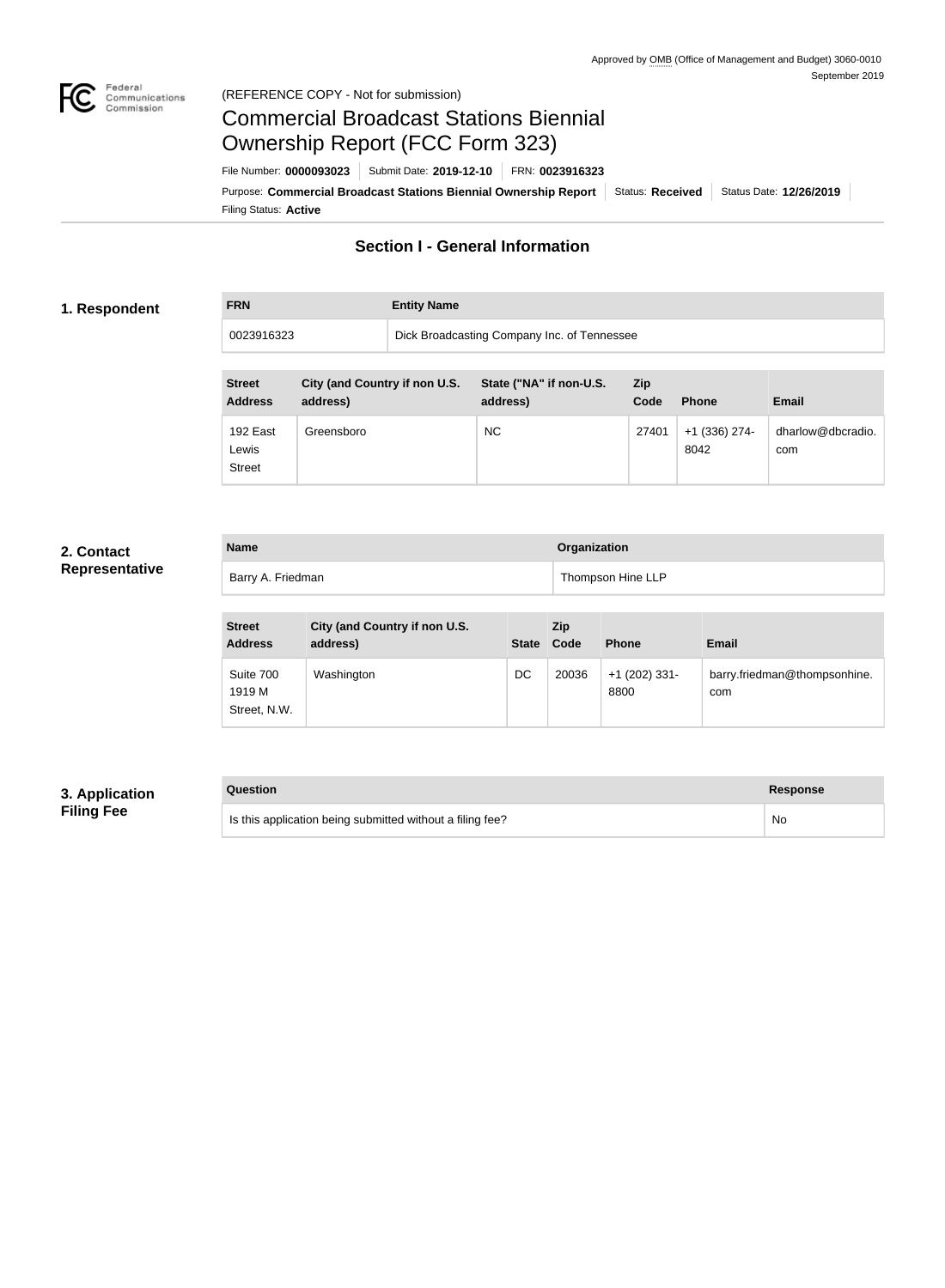| <b>Fees</b> | <b>Application Type</b> | <b>Form Number</b> | <b>Fee Code</b> | Quantity | <b>Fee Amount</b> | <b>Subtotal</b> |
|-------------|-------------------------|--------------------|-----------------|----------|-------------------|-----------------|
|             | Biennial                | Form 323           | <b>MAR</b>      | 13       | 85                | \$910.00        |
|             |                         |                    |                 |          | Total             | \$910.00        |

## **4. Nature of Respondent**

| (a) Provide the following information about the Respondent: |                        |
|-------------------------------------------------------------|------------------------|
| <b>Relationship to stations/permits</b>                     | Licensee               |
| <b>Nature of Respondent</b>                                 | For-profit corporation |

**(b) Provide the following information about this report:**

| <b>Purpose</b> | Biennial                                                                                                                                                                               |
|----------------|----------------------------------------------------------------------------------------------------------------------------------------------------------------------------------------|
| "As of" date   | 10/01/2019                                                                                                                                                                             |
|                | When filing a biennial ownership report or validating<br>and resubmitting a prior biennial ownership report, this<br>date must be Oct. 1 of the year in which this report is<br>filed. |

## **5. Licensee(s) and Station(s)**

### **Respondent is filing this report to cover the following Licensee(s) and station(s):**

| Licensee/Permittee Name                     | <b>FRN</b> |
|---------------------------------------------|------------|
| Dick Broadcasting Company Inc. of Tennessee | 0023916323 |

| Fac. ID No. | <b>Call Sign</b> | <b>City</b>          | <b>State</b> | <b>Service</b> |
|-------------|------------------|----------------------|--------------|----------------|
| 13890       | WKZQ-FM          | <b>FORESTBROOK</b>   | SC           | <b>FM</b>      |
| 16891       | <b>WKZL</b>      | <b>WINSTON-SALEM</b> | <b>NC</b>    | <b>FM</b>      |
| 16892       | <b>WKRR</b>      | <b>ASHEBORO</b>      | NC           | <b>FM</b>      |
| 24775       | <b>WWHK</b>      | <b>MYRTLE BEACH</b>  | SC           | AM             |
| 27265       | <b>WMYB</b>      | <b>MYRTLE BEACH</b>  | SC           | <b>FM</b>      |
| 28171       | <b>WQSL</b>      | <b>JACKSONVILLE</b>  | <b>NC</b>    | <b>FM</b>      |
| 28172       | WXQR-FM          | <b>JACKSONVILLE</b>  | <b>NC</b>    | <b>FM</b>      |
| 36944       | <b>WRNS</b>      | <b>KINSTON</b>       | <b>NC</b>    | AM             |
| 36947       | <b>WYAV</b>      | <b>MYRTLE BEACH</b>  | SC           | <b>FM</b>      |
| 36950       | <b>WRNS-FM</b>   | <b>KINSTON</b>       | <b>NC</b>    | <b>FM</b>      |
| 47883       | WQZL             | <b>BELHAVEN</b>      | <b>NC</b>    | <b>FM</b>      |
| 53949       | WRNN-FM          | <b>SOCASTEE</b>      | SC           | <b>FM</b>      |
| 64609       | <b>WERO</b>      | <b>WASHINGTON</b>    | NC           | <b>FM</b>      |
| 153336      | <b>W288DK</b>    | <b>MYRTLE BEACH</b>  | SC           | <b>FX</b>      |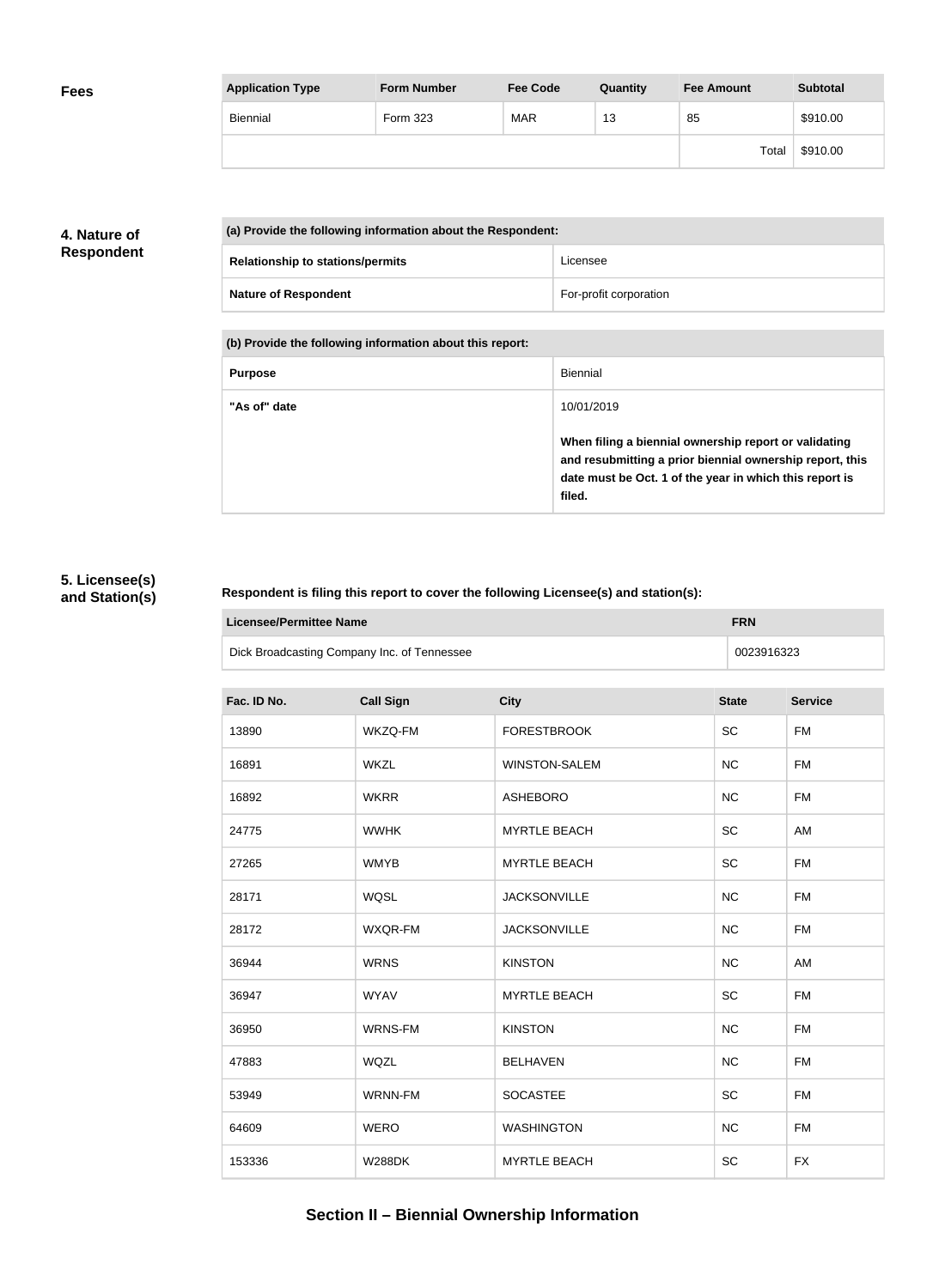**1. 47 C.F.R. Section 73.3613 and Other Documents**

Licensee Respondents that hold authorizations for one or more full power television, AM, and/or FM stations should list all contracts and other instruments set forth in 47 C.F.R. Section 73.3613(a) through (c) for the facility or facilities listed on this report. In addition, attributable Local Marketing Agreements (LMAs) and attributable Joint Sales Agreements (JSAs) must be disclosed by the licensee of the brokering station on its ownership report. If the agreement is an attributable LMA, an attributable JSA, or a network affiliation agreement, check the appropriate box. Otherwise, select "Other." Non-Licensee Respondents, as well as Licensee Respondents that only hold authorizations for Class A television and/or low power television stations, should select "Not Applicable" in response to this question.

| Document Information |  |
|----------------------|--|
|----------------------|--|

| Description of contract or instrument           | Certificate of Incorporation                 |
|-------------------------------------------------|----------------------------------------------|
| Parties to contract or instrument               | State of Tennessee                           |
| Date of execution                               | 01/1958                                      |
| Date of expiration                              | No expiration date                           |
| <b>Agreement type</b><br>(check all that apply) | Other<br>Agreement Type: Corporate document. |

| <b>Document Information</b>                     |                                              |  |  |
|-------------------------------------------------|----------------------------------------------|--|--|
| Description of contract or instrument           | By-Laws                                      |  |  |
| Parties to contract or instrument               | Dick Broadcasting Company, Inc. of Tennessee |  |  |
| Date of execution                               | 07/2000                                      |  |  |
| Date of expiration                              | No expiration date                           |  |  |
| <b>Agreement type</b><br>(check all that apply) | Other<br>Agreement Type: Corporate document. |  |  |

| Document Information                            |                                                                                                                |
|-------------------------------------------------|----------------------------------------------------------------------------------------------------------------|
| Description of contract or instrument           | <b>General Security Agreement</b>                                                                              |
| Parties to contract or instrument               | Pinnacle Bank                                                                                                  |
| Date of execution                               | 12/2017                                                                                                        |
| Date of expiration                              | 12/2020                                                                                                        |
| <b>Agreement type</b><br>(check all that apply) | Other<br><b>Agreement Type:</b> Agreement providing security interest in<br>assets to secure promissory notes. |

#### **2. Ownership Interests**

**(a)** Ownership Interests. This Question requires Respondents to enter detailed information about ownership interests by generating a series of subforms. Answer each question on each subform. The first subform listing should be for the Respondent itself. If the Respondent is not a natural person, also list each of the officers, directors, stockholders, non-insulated partners, non-insulated members, and any other persons or entities with a direct attributable interest in the Respondent pursuant to the standards set forth in 47 C.F.R. Section 73.3555. (A "direct" interest is one that is not held through any intervening companies or entities.) List each interest holder with a direct attributable interest in the Respondent separately.

Leave the percentage of total assets (Equity Debt Plus) field blank for an interest holder unless that interest holder has an attributable interest in the Respondent solely on the basis of the Commission's Equity Debt Plus attribution standard, 47 C.F.R. Section 73.3555, Note 2(i).

In the case of vertical or indirect ownership structures, list only those interests in the Respondent that also represent an attributable interest in the Licensee(s) for which the report is being submitted.

Entities that are part of an organizational structure that includes holding companies or other forms of indirect ownership must file separate ownership reports. In such a structure do not report, or file a separate report for, any interest holder that does not have an attributable interest in the Licensee(s) for which the report is being submitted.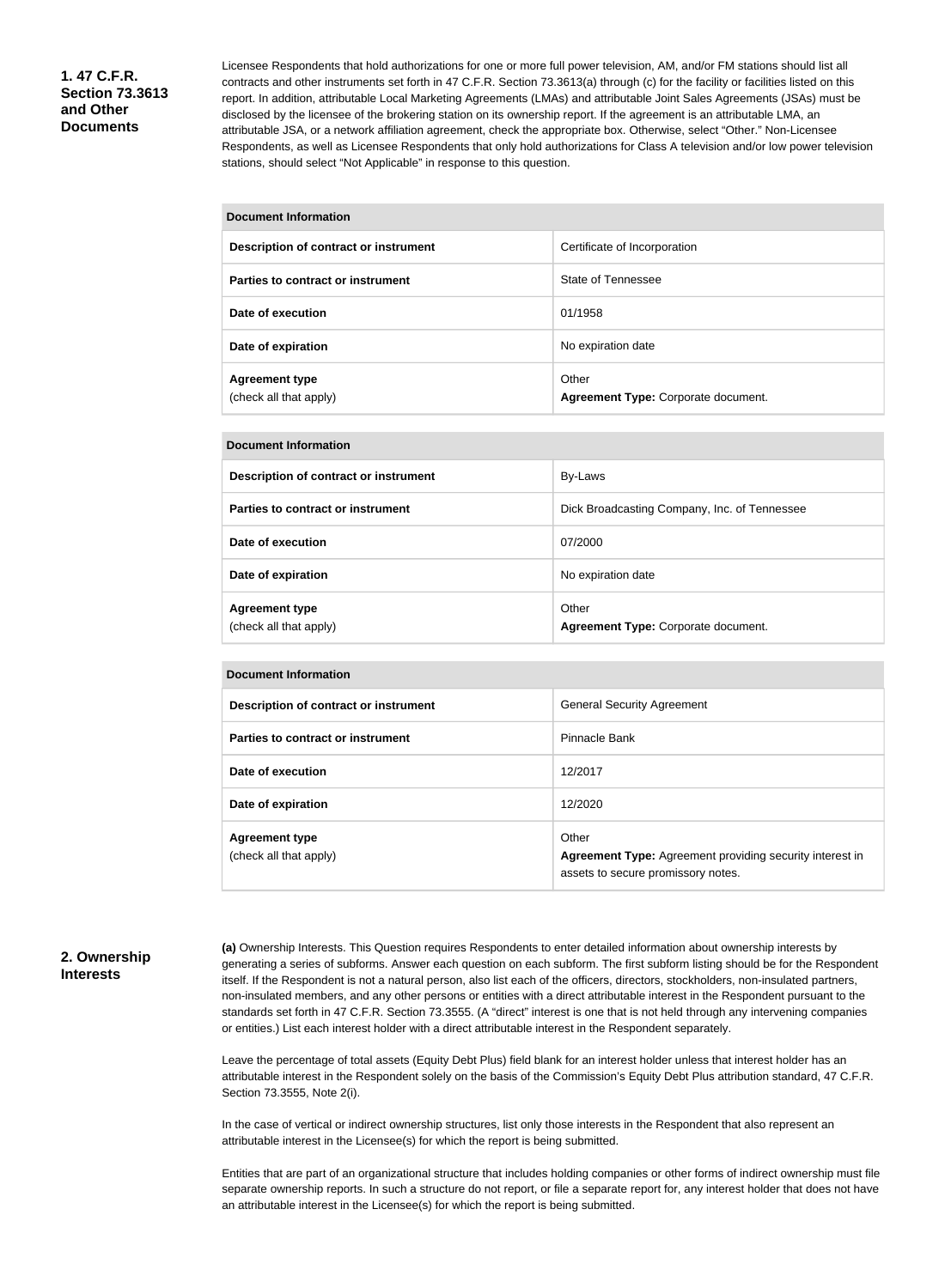Please see the Instructions for further detail concerning interests that must be reported in response to this question.

The Respondent must provide an FCC Registration Number for each interest holder reported in response to this question. Please see the Instructions for detailed information and guidance concerning this requirement.

| <b>Ownership Information</b>                            |                                                                                      |                       |                            |
|---------------------------------------------------------|--------------------------------------------------------------------------------------|-----------------------|----------------------------|
| <b>FRN</b>                                              | 0023916323                                                                           |                       |                            |
| <b>Entity Name</b>                                      | Dick Broadcasting Company Inc. of Tennessee                                          |                       |                            |
| <b>Address</b>                                          | PO Box                                                                               |                       |                            |
|                                                         | <b>Street 1</b>                                                                      | 192 East Lewis Street |                            |
|                                                         | <b>Street 2</b>                                                                      |                       |                            |
|                                                         | <b>City</b>                                                                          | Greensboro            |                            |
|                                                         | State ("NA" if non-U.S.<br>address)                                                  | <b>NC</b>             |                            |
|                                                         | <b>Zip/Postal Code</b>                                                               | 27401                 |                            |
|                                                         | Country (if non-U.S.<br>address)                                                     | <b>United States</b>  |                            |
| <b>Listing Type</b>                                     | Respondent                                                                           |                       |                            |
| <b>Positional Interests</b><br>(check all that apply)   | Respondent                                                                           |                       |                            |
| <b>Tribal Nation or Tribal</b><br><b>Entity</b>         | Interest holder is not a Tribal nation or Tribal entity                              |                       |                            |
| <b>Interest Percentages</b><br>(enter percentage values | Voting                                                                               | 0.0%                  | <b>Jointly Held?</b><br>No |
| from 0.0 to 100.0)                                      | <b>Equity</b>                                                                        | 0.0%                  |                            |
|                                                         | <b>Total assets (Equity Debt</b><br>Plus)                                            | 0.0%                  |                            |
|                                                         | Does interest holder have an attributable interest in one or more broadcast stations |                       | No                         |

| <b>Ownership Information</b> |                                     |                      |
|------------------------------|-------------------------------------|----------------------|
| <b>FRN</b>                   | 9990119787                          |                      |
| <b>Name</b>                  | James Allen Dick, Jr.               |                      |
| <b>Address</b>               | PO Box                              |                      |
|                              | <b>Street 1</b>                     | 192 East Lewis Sreet |
|                              | <b>Street 2</b>                     |                      |
|                              | <b>City</b>                         | Greensboro           |
|                              | State ("NA" if non-U.S.<br>address) | NC                   |
|                              | <b>Zip/Postal Code</b>              | 27406                |
|                              | Country (if non-U.S.<br>address)    | <b>United States</b> |
| <b>Listing Type</b>          | Other Interest Holder               |                      |

**that do not appear on this report?**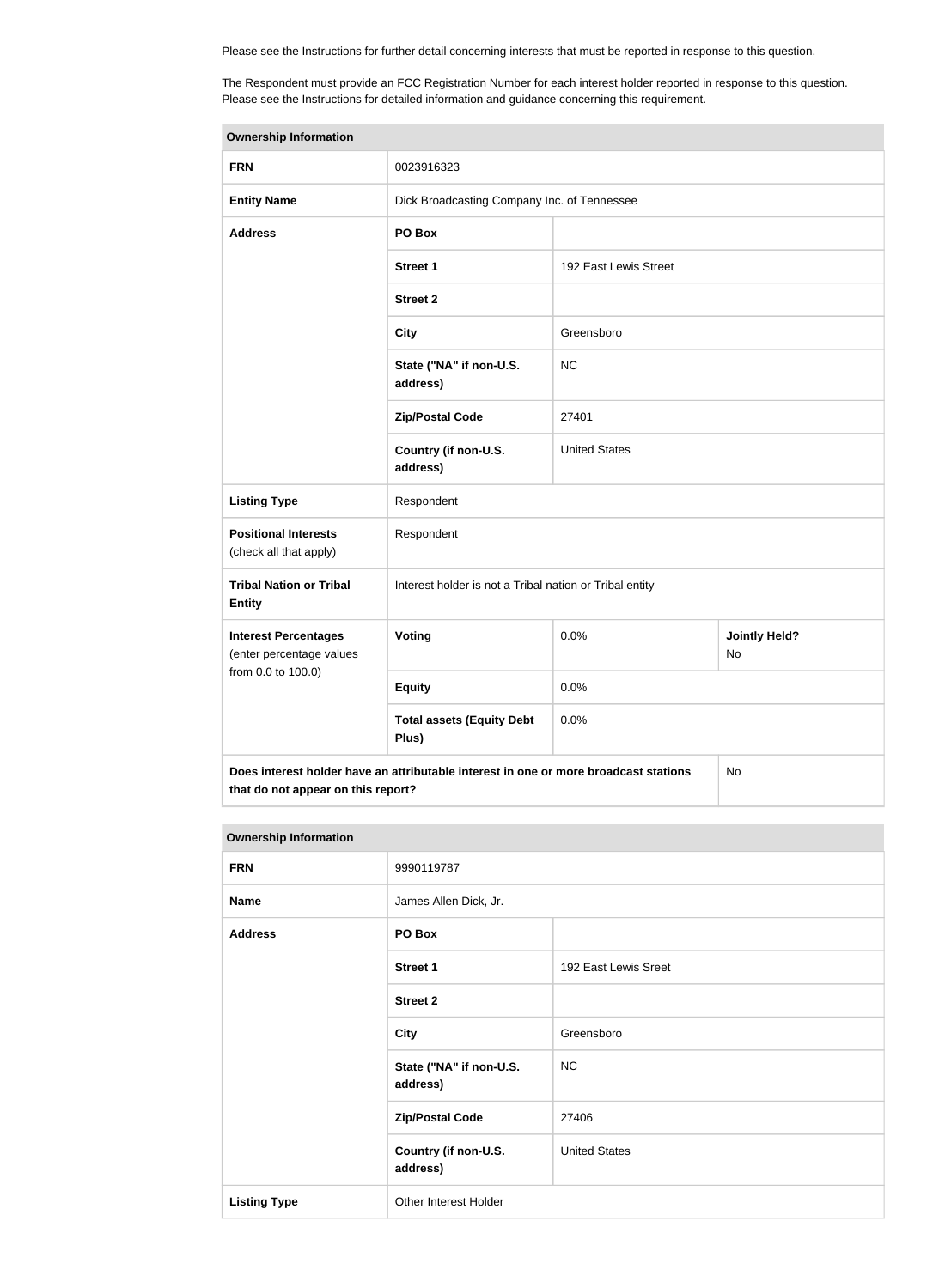| <b>Positional Interests</b><br>(check all that apply)     | Officer, Stockholder                                                                 |                        |                            |
|-----------------------------------------------------------|--------------------------------------------------------------------------------------|------------------------|----------------------------|
| Citizenship, Gender,                                      | <b>Citizenship</b>                                                                   | <b>US</b>              |                            |
| <b>Ethnicity, and Race</b><br><b>Information (Natural</b> | Gender                                                                               | Male                   |                            |
| <b>Persons Only)</b>                                      | <b>Ethnicity</b>                                                                     | Not Hispanic or Latino |                            |
|                                                           | Race                                                                                 | White                  |                            |
| <b>Interest Percentages</b><br>(enter percentage values   | <b>Voting</b>                                                                        | 100.0%                 | <b>Jointly Held?</b><br>No |
| from 0.0 to 100.0)                                        | <b>Equity</b>                                                                        | 100.0%                 |                            |
|                                                           | <b>Total assets (Equity Debt</b><br>Plus)                                            |                        |                            |
|                                                           | Does interest holder have an attributable interest in one or more broadcast stations |                        | <b>No</b>                  |

**Ownership Information FRN** 9990119789 **Name** Richard Harlow **Address PO Box Street 1** 192 East Lewis Street **Street 2 City** Greensboro **State ("NA" if non-U.S. address)** NC **Zip/Postal Code** 27406 **Country (if non-U.S. address)** United States Listing Type **Conservation** Other Interest Holder **Positional Interests** (check all that apply) **Officer Citizenship, Gender, Ethnicity, and Race Information (Natural Persons Only) Citizenship** US Gender Male **Ethnicity** Not Hispanic or Latino **Race** White **Interest Percentages** (enter percentage values from 0.0 to 100.0) **Voting Voting Definitive of**  $\begin{array}{c} 0.0\% \\ 0.0\% \end{array}$  **<b>Jointly Held?** No **Equity** 0.0% **Total assets (Equity Debt Plus)** 0.0% **Does interest holder have an attributable interest in one or more broadcast stations**  No

**that do not appear on this report?**

**that do not appear on this report?**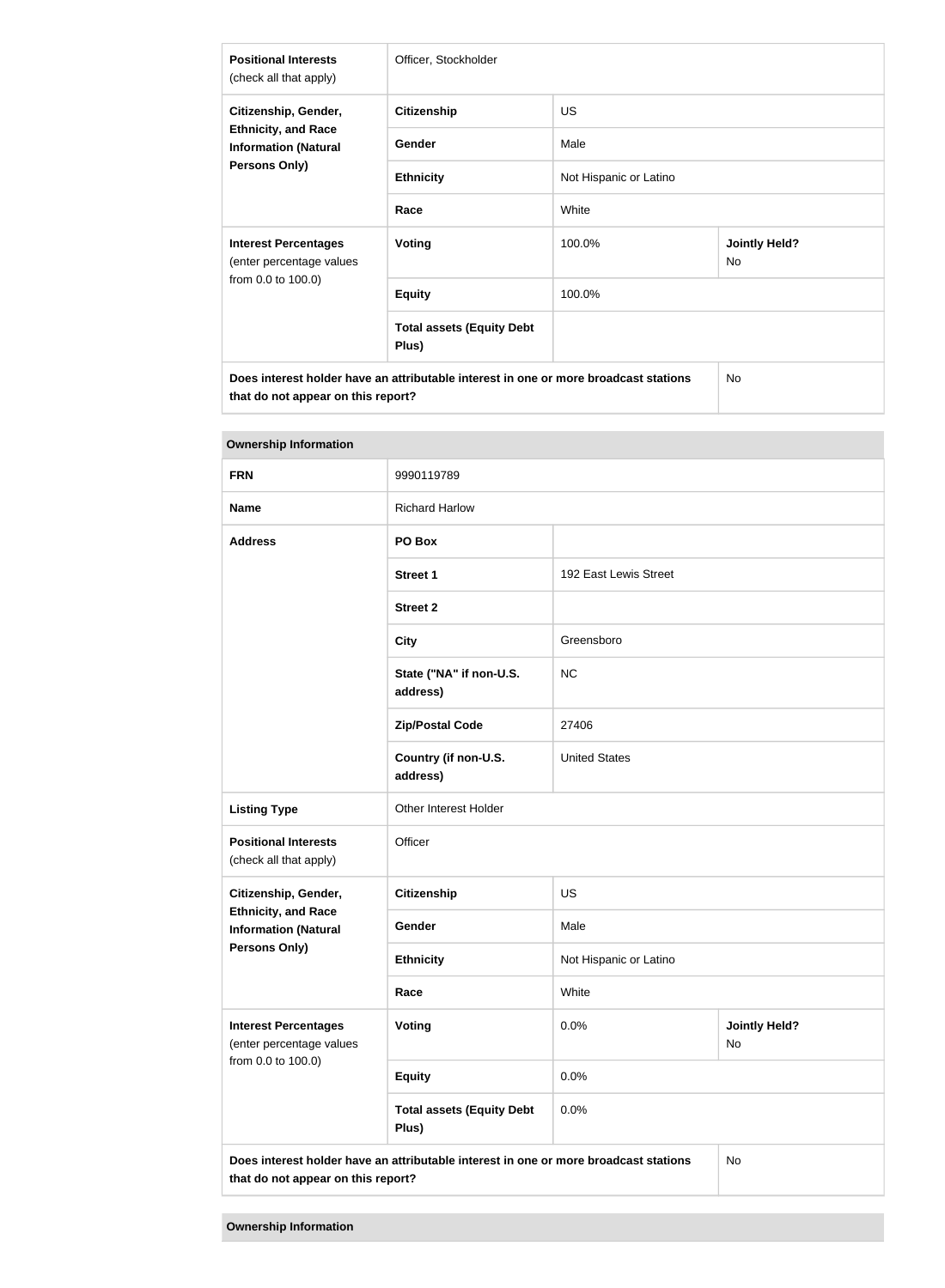| <b>FRN</b>                                                | 9990119790                                                                           |                        |                            |
|-----------------------------------------------------------|--------------------------------------------------------------------------------------|------------------------|----------------------------|
| <b>Name</b>                                               | Erick Christopher Dick                                                               |                        |                            |
| <b>Address</b>                                            | PO Box                                                                               |                        |                            |
|                                                           | <b>Street 1</b>                                                                      | 192 East Lewis Street  |                            |
|                                                           | <b>Street 2</b>                                                                      |                        |                            |
|                                                           | <b>City</b>                                                                          | Greensboro             |                            |
|                                                           | State ("NA" if non-U.S.<br>address)                                                  | <b>NC</b>              |                            |
|                                                           | <b>Zip/Postal Code</b>                                                               | 27406                  |                            |
|                                                           | Country (if non-U.S.<br>address)                                                     | <b>United States</b>   |                            |
| <b>Listing Type</b>                                       | Other Interest Holder                                                                |                        |                            |
| <b>Positional Interests</b><br>(check all that apply)     | Officer                                                                              |                        |                            |
| Citizenship, Gender,                                      | <b>Citizenship</b>                                                                   | <b>US</b>              |                            |
| <b>Ethnicity, and Race</b><br><b>Information (Natural</b> | Gender                                                                               | Male                   |                            |
| <b>Persons Only)</b>                                      | <b>Ethnicity</b>                                                                     | Not Hispanic or Latino |                            |
|                                                           | Race                                                                                 | White                  |                            |
| <b>Interest Percentages</b><br>(enter percentage values   | <b>Voting</b>                                                                        | 0.0%                   | <b>Jointly Held?</b><br>No |
| from 0.0 to 100.0)                                        | <b>Equity</b>                                                                        | 0.0%                   |                            |
|                                                           | <b>Total assets (Equity Debt</b><br>Plus)                                            |                        |                            |
| that do not appear on this report?                        | Does interest holder have an attributable interest in one or more broadcast stations |                        | No                         |

#### **Ownership Information**

| <b>FRN</b>                                            | 9990119791                          |                       |
|-------------------------------------------------------|-------------------------------------|-----------------------|
| <b>Name</b>                                           | Jennifer Parker-Harden              |                       |
| <b>Address</b>                                        | PO Box                              |                       |
|                                                       | <b>Street 1</b>                     | 192 East Lewis Street |
|                                                       | <b>Street 2</b>                     |                       |
|                                                       | <b>City</b>                         | Greensboro            |
|                                                       | State ("NA" if non-U.S.<br>address) | <b>ND</b>             |
|                                                       | <b>Zip/Postal Code</b>              | 27406                 |
|                                                       | Country (if non-U.S.<br>address)    | <b>United States</b>  |
| <b>Listing Type</b>                                   | Other Interest Holder               |                       |
| <b>Positional Interests</b><br>(check all that apply) | Officer                             |                       |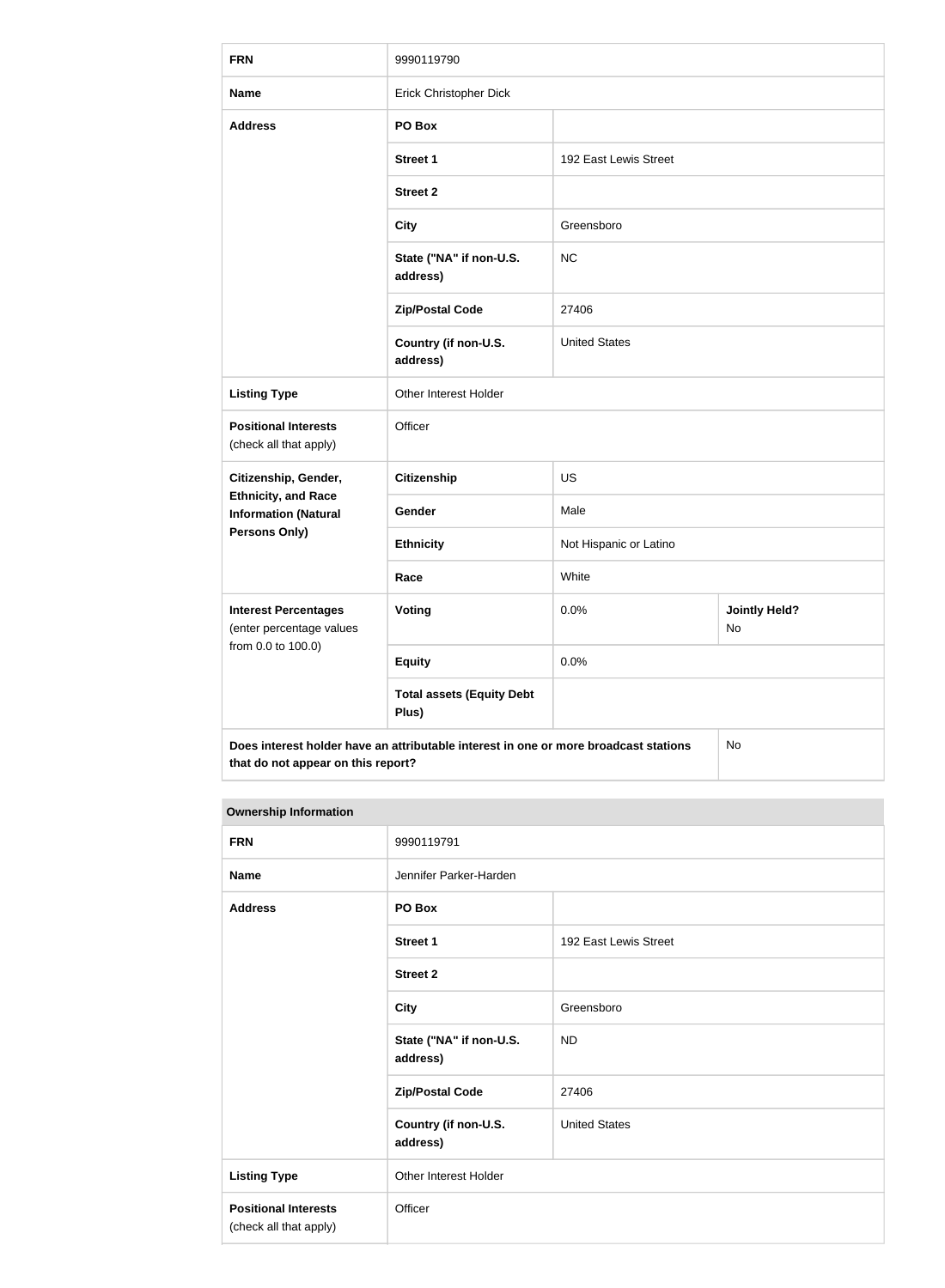| Citizenship, Gender,                                      | <b>Citizenship</b>                                                                   | <b>US</b>                        |                            |
|-----------------------------------------------------------|--------------------------------------------------------------------------------------|----------------------------------|----------------------------|
| <b>Ethnicity, and Race</b><br><b>Information (Natural</b> | Gender                                                                               | Female                           |                            |
| Persons Only)                                             | <b>Ethnicity</b>                                                                     | Not Hispanic or Latino           |                            |
|                                                           | Race                                                                                 | <b>Black or African American</b> |                            |
| <b>Interest Percentages</b><br>(enter percentage values   | Voting                                                                               | $0.0\%$                          | <b>Jointly Held?</b><br>No |
| from 0.0 to 100.0)                                        | <b>Equity</b>                                                                        | $0.0\%$                          |                            |
|                                                           | <b>Total assets (Equity Debt</b><br>Plus)                                            |                                  |                            |
| that do not appear on this report?                        | Does interest holder have an attributable interest in one or more broadcast stations |                                  | No.                        |

| <b>Ownership Information</b>                              |                                                                                      |                        |                            |
|-----------------------------------------------------------|--------------------------------------------------------------------------------------|------------------------|----------------------------|
| <b>FRN</b>                                                | 9990119792                                                                           |                        |                            |
| <b>Name</b>                                               | Anne Charlotte Dick                                                                  |                        |                            |
| <b>Address</b>                                            | PO Box                                                                               |                        |                            |
|                                                           | <b>Street 1</b>                                                                      | 192 East Lewis Street  |                            |
|                                                           | <b>Street 2</b>                                                                      |                        |                            |
|                                                           | <b>City</b>                                                                          | Greensboro             |                            |
|                                                           | State ("NA" if non-U.S.<br>address)                                                  | <b>NC</b>              |                            |
|                                                           | <b>Zip/Postal Code</b>                                                               | 27406                  |                            |
|                                                           | Country (if non-U.S.<br>address)                                                     | <b>United States</b>   |                            |
| <b>Listing Type</b>                                       | Other Interest Holder                                                                |                        |                            |
| <b>Positional Interests</b><br>(check all that apply)     | Officer, Director                                                                    |                        |                            |
| Citizenship, Gender,                                      | Citizenship                                                                          | <b>US</b>              |                            |
| <b>Ethnicity, and Race</b><br><b>Information (Natural</b> | Gender                                                                               | Female                 |                            |
| <b>Persons Only)</b>                                      | <b>Ethnicity</b>                                                                     | Not Hispanic or Latino |                            |
|                                                           | Race                                                                                 | White                  |                            |
| <b>Interest Percentages</b><br>(enter percentage values   | <b>Voting</b>                                                                        | 0.0%                   | <b>Jointly Held?</b><br>No |
| from 0.0 to 100.0)                                        | <b>Equity</b>                                                                        | 0.0%                   |                            |
|                                                           | <b>Total assets (Equity Debt</b><br>Plus)                                            |                        |                            |
| that do not appear on this report?                        | Does interest holder have an attributable interest in one or more broadcast stations |                        | No                         |
|                                                           |                                                                                      |                        |                            |

| (b) Respondent certifies that any interests, including equity, financial, or voting | Yes |  |
|-------------------------------------------------------------------------------------|-----|--|
| interests, not reported in this filing are non-attributable.                        |     |  |
| If "No," submit as an exhibit an explanation.                                       |     |  |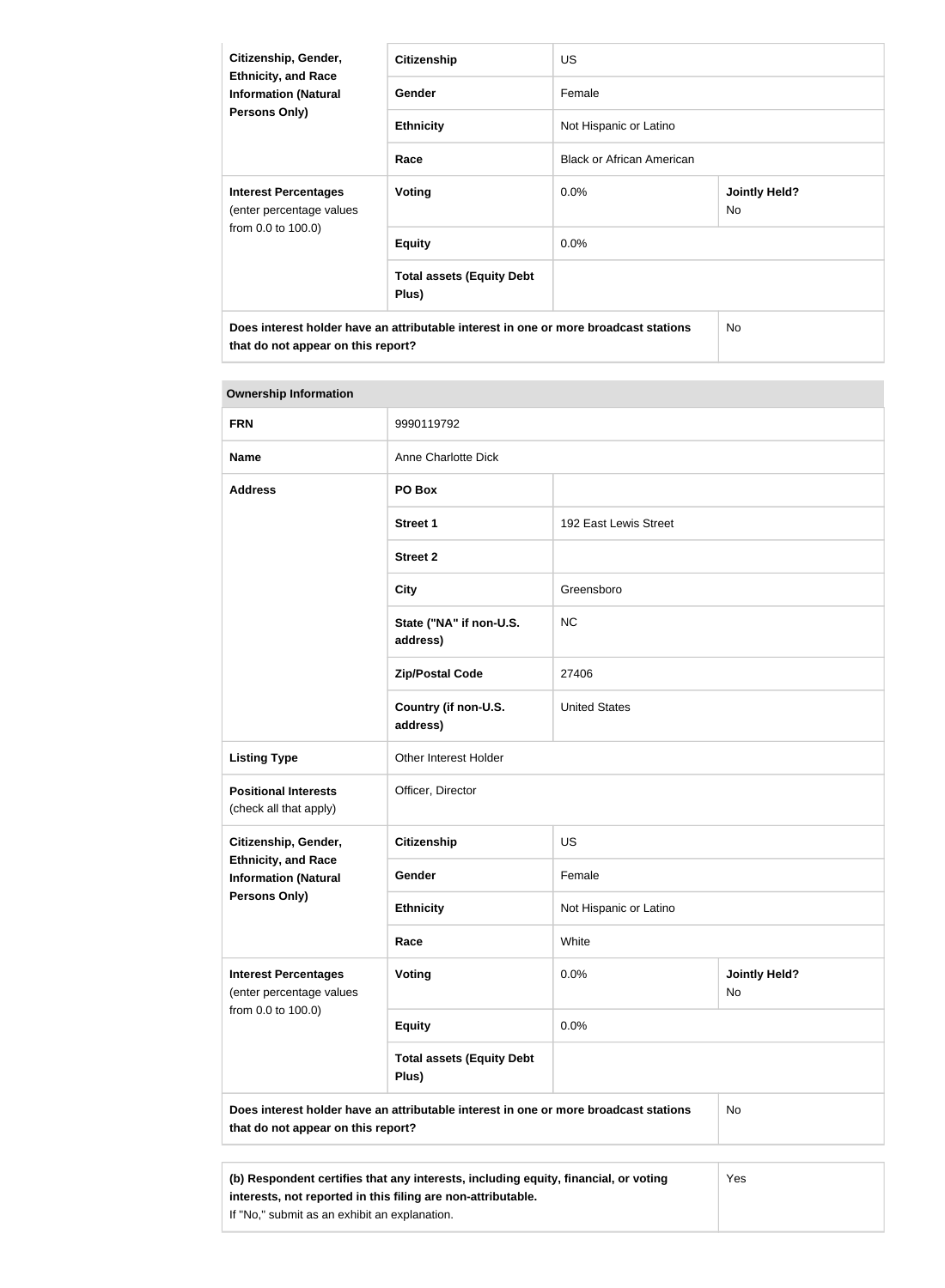| (c) Does the Respondent or any reported interest holder<br>hold an attributable interest in any newspaper entities in     | No |
|---------------------------------------------------------------------------------------------------------------------------|----|
| the same market as any station for which this report is<br>filed, as defined in 47 C.F.R. Section 73.3555?                |    |
|                                                                                                                           |    |
| If "Yes," provide information describing the interest(s), using                                                           |    |
| EITHER the subform OR the spreadsheet option below.                                                                       |    |
| Respondents with a large number (50 or more) of entries to                                                                |    |
| submit should use the spreadsheet option.                                                                                 |    |
| NOTE: Spreadsheets must be submitted in a special XML                                                                     |    |
| Spreadsheet format with the appropriate structure that is                                                                 |    |
| specified in the documentation. For instructions on how to                                                                |    |
| use the spreadsheet option to complete this question                                                                      |    |
| (including templates to start with), please Click Here.                                                                   |    |
| If using the subform, leave the percentage of total assets                                                                |    |
| (Equity Debt Plus) field blank for an interest holder unless                                                              |    |
| that interest holder has an attributable interest in the                                                                  |    |
| newspaper entity solely on the basis of the Commission's                                                                  |    |
| Equity Debt Plus attribution standard, 47 C.F.R. Section                                                                  |    |
| 73.3555, Note 2(i). If using an XML Spreadsheet, enter "NA"                                                               |    |
| into the percentage of total assets (Equity Debt Plus) field<br>for an interest holder unless that interest holder has an |    |
| attributable interest in the newspaper entity solely on the                                                               |    |
| basis of the Commission's Equity Debt Plus attribution                                                                    |    |
| standard.                                                                                                                 |    |
| The Respondent must provide an FCC Registration Number                                                                    |    |
| for each interest holder reported in response to this                                                                     |    |
| question. Please see the Instructions for detailed information                                                            |    |
| and guidance concerning this requirement.                                                                                 |    |

**(d) Are any of the individuals listed as an attributable interest holder in the Respondent married to each other or related to each other as parentchild or as siblings?** Yes

If "Yes," provide the following information for each such the relationship.

| <b>Family Relationships</b> |                |             |                      |
|-----------------------------|----------------|-------------|----------------------|
| <b>FRN</b>                  | 9990119787     | <b>Name</b> | James Allen Dick, Jr |
| <b>FRN</b>                  | 9990119792     | <b>Name</b> | Anne Charlotee Dick  |
| Relationship                | <b>Spouses</b> |             |                      |

| (e) Is Respondent seeking an attribution exemption for any officer or director with<br>duties wholly unrelated to the Licensee(s)?                                                                                             | No. |
|--------------------------------------------------------------------------------------------------------------------------------------------------------------------------------------------------------------------------------|-----|
| If "Yes," complete the information in the required fields and submit an Exhibit fully describing<br>that individual's duties and responsibilities, and explaining why that individual should not be<br>attributed an interest. |     |

**3. Organizational Chart (Licensees Only)**

Attach a flowchart or similar document showing the Licensee's vertical ownership structure including the Licensee and all entities that have attributable interests in the Licensee. Licensees with a single parent entity may provide a brief explanatory textual Exhibit in lieu of a flowchart or similar document. Licensees without parent entities should so indicate in a textual Exhibit.